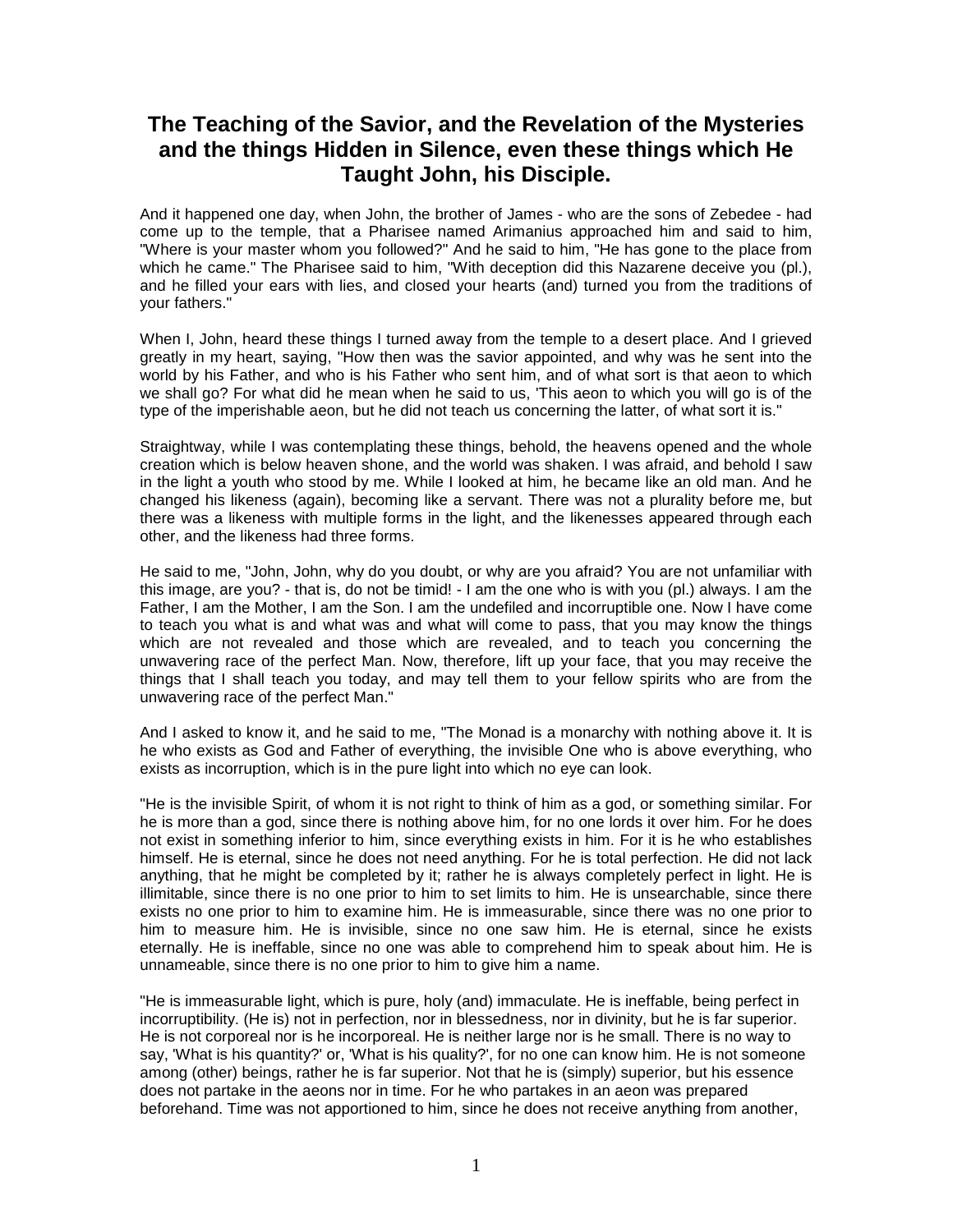for it would be received on loan. For he who precedes someone does not lack, that he may receive from him. For rather, it is the latter that looks expectantly at him in his light.

"For the perfection is majestic. He is pure, immeasurable mind. He is an aeon-giving aeon. He is life-giving life. He is a blessedness-giving blessed one. He is knowledge-giving knowledge. He is goodness-giving goodness. He is mercy and redemption-giving mercy. He is grace-giving grace, not because he possesses it, but because he gives the immeasurable, incomprehensible light.

"How am I to speak with you about him? His aeon is indestructible, at rest and existing in silence, reposing (and) being prior to everything. For he is the head of all the aeons, and it is he who gives them strength in his goodness. For we know not the ineffable things, and we do not understand what is immeasurable, except for him who came forth from him, namely (from) the Father. For it is he who told it to us alone. For it is he who looks at himself in his light which surrounds him, namely the spring of the water of life. And it is he who gives to all the aeons and in every way, (and) who gazes upon his image which he sees in the spring of the Spirit. It is he who puts his desire in his water-light which is in the spring of the pure light-water which surrounds him.

"And his thought performed a deed and she came forth, namely she who had appeared before him in the shine of his light. This is the first power which was before all of them (and) which came forth from his mind, She is the forethought of the All - her light shines like his light - the perfect power which is the image of the invisible, virginal Spirit who is perfect. The first power, the glory of Barbelo, the perfect glory in the aeons, the glory of the revelation, she glorified the virginal Spirit and it was she who praised him, because thanks to him she had come forth. This is the first thought, his image; she became the womb of everything, for it is she who is prior to them all, the Mother-Father, the first man, the holy Spirit, the thrice-male, the thrice-powerful, the thrice-named androgynous one, and the eternal aeon among the invisible ones, and the first to come forth.

"<She> requested from the invisible, virginal Spirit - that is Barbelo - to give her foreknowledge. And the Spirit consented. And when he had consented, the foreknowledge came forth, and it stood by the forethought; it originates from the thought of the invisible, virginal Spirit. It glorified him and his perfect power, Barbelo, for it was for her sake that it had come into being.

"And she requested again to grant her indestructibility, and he consented. When he had consented, indestructibility came forth, and it stood by the thought and the foreknowledge. It glorified the invisible One and Barbelo, the one for whose sake they had come into being.

"And Barbelo requested to grant her eternal life. And the invisible Spirit consented. And when he had consented, eternal life came forth, and they attended and glorified the invisible Spirit and Barbelo, the one for whose sake they had come into being.

"And she requested again to grant her truth. And the invisible Spirit consented. And when he had consented, truth came forth, and they attended and glorified the invisible, excellent Spirit and his Barbelo, the one for whose sake they had come into being.

"This is the pentad of the aeons of the Father, which is the first man, the image of the invisible Spirit; it is the forethought, which Barbelo, and the thought, and the foreknowledge, and the indestructibility, and the eternal life, and the truth. This is the androgynous pentad of the aeons, which is the decad of the aeons, which is the Father.

"And he looked at Barbelo with the pure light which surrounds the invisible Spirit, and (with) his spark, and she conceived from him. He begot a spark of light with a light resembling blessedness. But it does not equal his greatness. This was an only-begotten child of the Mother-Father which had come forth; it is the only offspring, the only-begotten one of the Father, the pure Light.

"And the invisible, virginal Spirit rejoiced over the light which came forth, that which was brought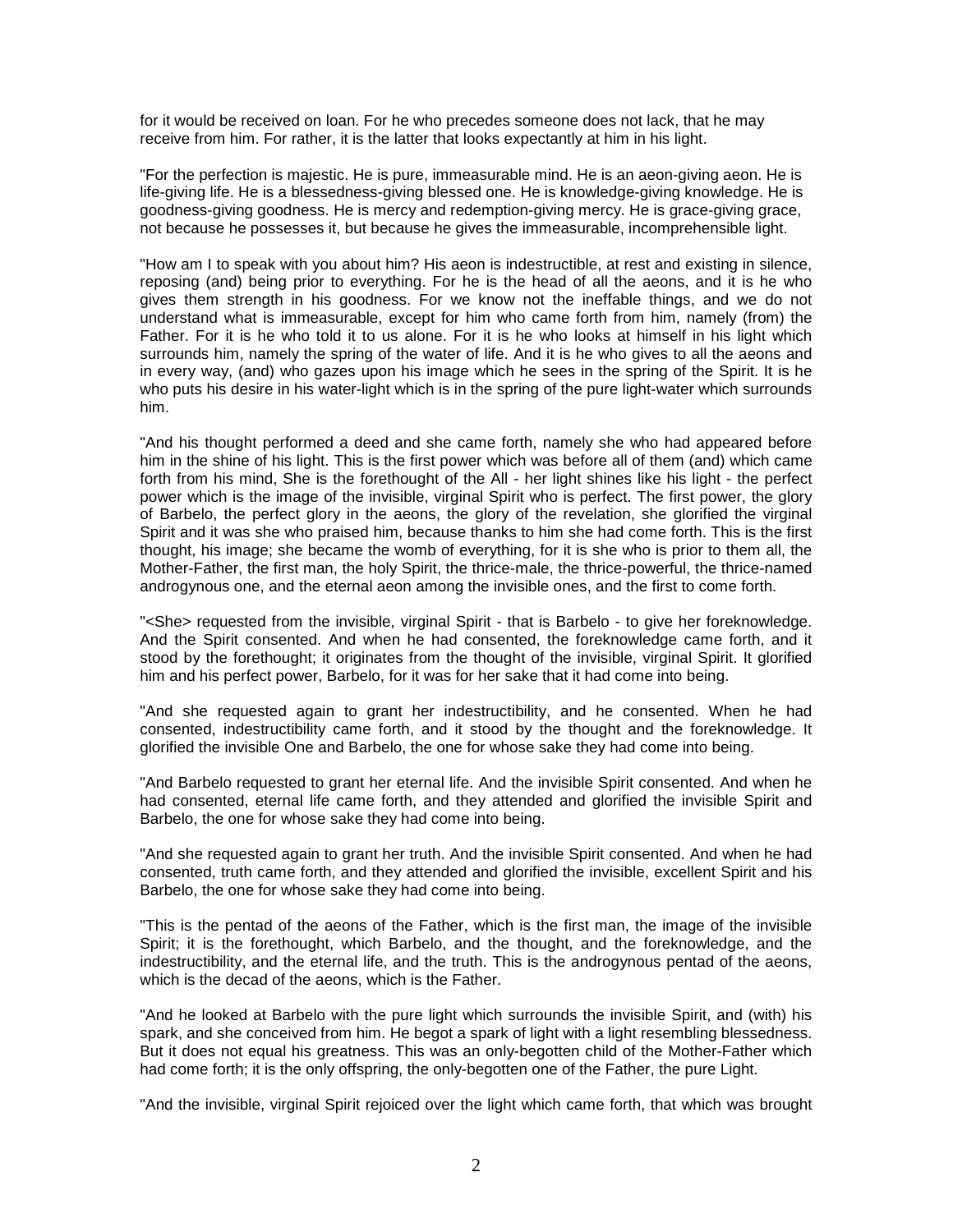forth first by the first power of his forethought, which is Barbelo. And he anointed it with his goodness until it became perfect, not lacking in any goodness, because he had anointed it with the goodness of the invisible Spirit. And it attended him as he poured upon it. And immediately when it had received from the Spirit, it glorified the holy Spirit and the perfect forethought, for whose sake it had come forth.

"And it requested to give it a fellow worker, which is the mind, and he consented gladly. And when the invisible Spirit had consented, the mind came forth, and it attended Christ, glorifying him and Barbelo. And all these came into being in silence.

"And the mind wanted to perform a deed through the word of the invisible Spirit. And his will became a deed and it appeared with the mind; and the light glorified it. And the word followed the will. For because of the word, Christ the divine Autogenes created everything. And the eternal life <and> his will and the mind and the foreknowledge attended and glorified the invisible Spirit and Barbelo, for whose sake they had come into being.

"And the holy Spirit completed the divine Autogenes, his son, together with Barbelo, that he may attend the mighty and invisible, virginal Spirit as the divine Autogenes, the Christ whom he had honored with a mighty voice. He came forth through the forethought. And the invisible, virginal Spirit placed the divine Autogenes of truth over everything. And he subjected to him every authority, and the truth which is in him, that he may know the All which had been called with a name exalted above every name. For that name will be mentioned to those who are worthy of it.

"For from the light, which is the Christ, and the indestructibility, through the gift of the Spirit the four lights (appeared) from the divine Autogenes. He expected that they might attend him. And the three (are) will, thought, and life. And the four powers (are) understanding, grace, perception, and prudence. And grace belongs to the light-aeon Armozel, which is the first angel. And there are three other aeons with this aeon: grace, truth, and form. And the second light (is) Oriel, who has been placed over the second aeon. And there are three other aeons with him: conception, perception, and memory. And the third light is Daveithai, who has been placed over the third aeon. And there are three other aeons with him: understanding, love, and idea. And the fourth aeon was placed over the fourth light Eleleth. And there are three other aeons with him: perfection, peace, and wisdom. These are the four lights which attend the divine Autogenes, (and) these are the twelve aeons which attend the son of the mighty one, the Autogenes, the Christ, through the will and the gift of the invisible Spirit. And the twelve aeons belong to the son of the Autogenes. And all things were established by the will of the holy Spirit through the Autogenes.

"And from the foreknowledge of the perfect mind, through the revelation of the will of the invisible Spirit and the will of the Autogenes, <the> perfect Man (appeared), the first revelation, and the truth. It is he whom the virginal Spirit called Pigera-Adamas, and he placed him over the first aeon with the mighty one, the Autogenes, the Christ, by the first light Armozel; and with him are his powers. And the invisible one gave him a spiritual, invincible power. And he spoke and glorified and praised the invisible Spirit, saying, 'It is for thy sake that everything has come into being and everything will return to thee. I shall praise and glorify thee and the Autogenes and the aeons, the three: the Father, the Mother, and the Son, the perfect power.'

"And he placed his son Seth over the second aeon in the presence of the second light Oriel. And in the third aeon the seed of Seth was placed over the third light Daveithai. And the souls of the saints were placed (there). And in the fourth aeon the souls were placed of those who do not know the Pleroma and who did not repent at once, but who persisted for a while and repented afterwards; they are by the fourth light Eleleth. These are creatures which glorify the invisible Spirit.

"And the Sophia of the Epinoia, being an aeon, conceived a thought from herself and the conception of the invisible Spirit and foreknowledge. She wanted to bring forth a likeness out of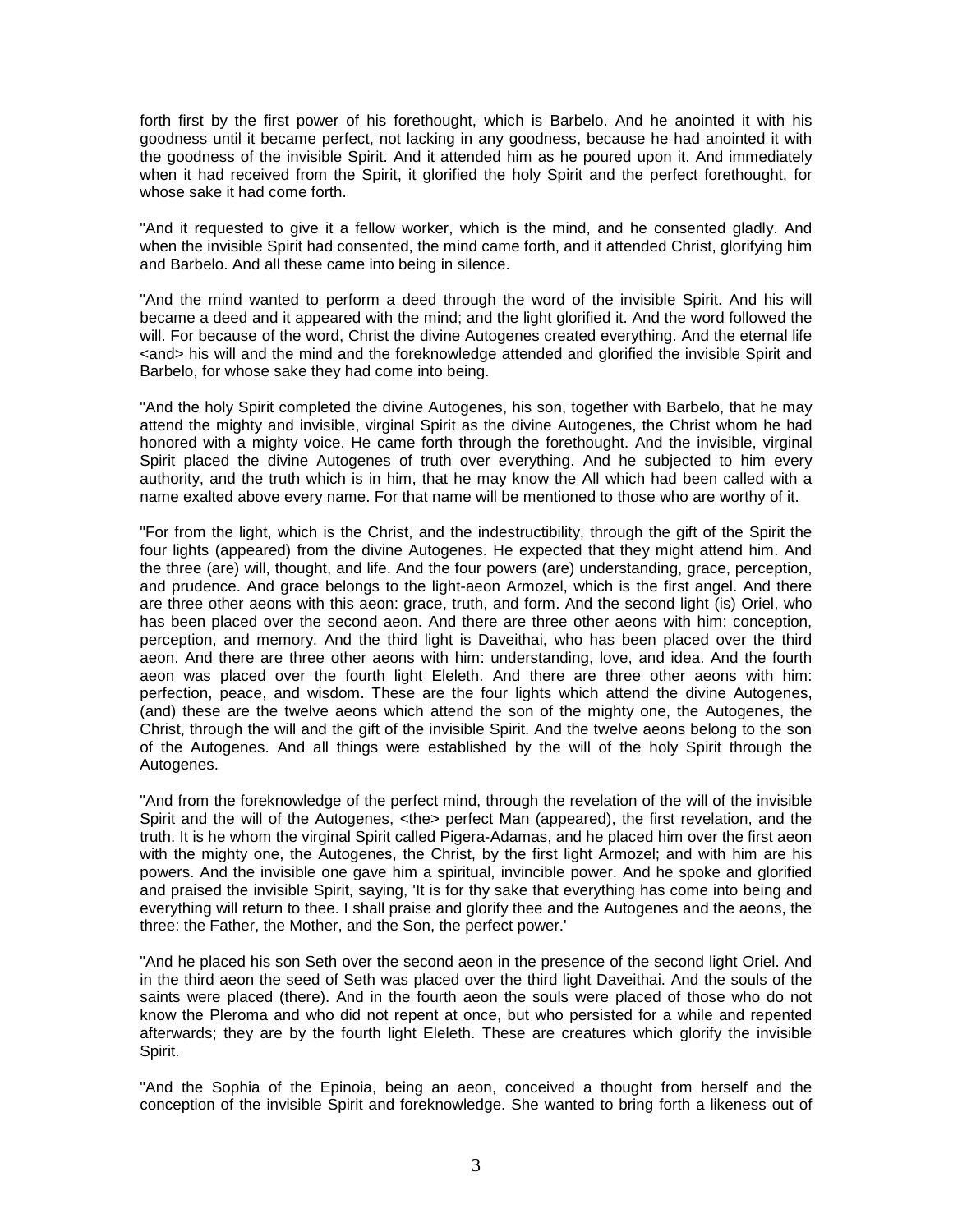herself without the consent of the Spirit, - he had not approved - and without her consort, and without his consideration. And though the person of her maleness had not approved, and she had not found her agreement, and she had thought without the consent of the Spirit and the knowledge of her agreement, (yet) she brought forth. And because of the invincible power which is in her, her thought did not remain idle, and something came out of her which was imperfect and different from her appearance, because she had created it without her consort. And it was dissimilar to the likeness of its mother, for it has another form.

"And when she saw (the consequences of) her desire, it changed into a form of a lion-faced serpent. And its eyes were like lightning fires which flash. She cast it away from her, outside that place, that no one of the immortal ones might see it, for she had created it in ignorance. And she surrounded it with a luminous cloud, and she placed a throne in the middle of the cloud that no one might see it except the holy Spirit who is called the mother of the living. And she called his name Yaltabaoth.

"This is the first archon who took a great power from his mother. And he removed himself from her and moved away from the places in which he was born. He became strong and created for himself other aeons with a flame of luminous fire which (still) exists now. And he joined with his arrogance which is in him and begot authorities for himself. The name of the first one is Athoth, whom the generations call the reaper. The second one is Harmas, who is the eye of envy. The third one is Kalila-Oumbri. The fourth one is Yabel. The fifth one is Adonaiou, who is called Sabaoth. The sixth one is Cain, whom the generations of men call the sun. The seventh is Abel. The eighth is Abrisene. The ninth is Yobel. The tenth is Armoupieel. The eleventh is Melceir-Adonein. The twelfth is Belias, it is he who is over the depth of Hades. And he placed seven kings - each corresponding to the firmaments of heaven - over the seven heavens, and five over the depth of the abyss, that they may reign. And he shared his fire with them, but he did not send forth from the power of the light which he had taken from his mother, for he is ignorant darkness.

"And when the light had mixed with the darkness, it caused the darkness to shine. And when the darkness had mixed with the light, it darkened the light and it became neither light nor dark, but it became dim.

"Now the archon who is weak has three names. The first name is Yaltabaoth, the second is Saklas, and the third is Samael. And he is impious in his arrogance which is in him. For he said, 'I am God and there is no other God beside me,' for he is ignorant of his strength, the place from which he had come.

"And the archons created seven powers for themselves, and the powers created for themselves six angels for each one until they became 365 angels. And these are the bodies belonging with the names: the first is Athoth, a he has a sheep's face; the second is Eloaiou, he has a donkey's face; the third is Astaphaios, he has a hyena's face; the fourth is Yao, he has a serpent's face with seven heads; the fifth is Sabaoth, he has a dragon's face; the sixth is Adonin, he had a monkey's face; the seventh is Sabbede, he has a shining fire-face. This is the sevenness of the week.

"But Yaltabaoth had a multitude of faces, more than all of them, so that he could put a face before all of them, according to his desire, when he is in the midst of seraphs. He shared his fire with them; therefore he became lord over them. Because of the power of the glory he possessed of his mother's light, he called himself God. And he did not obey the place from which he came. And he united the seven powers in his thought with the authorities which were with him. And when he spoke it happened. And he named each power beginning with the highest: the first is goodness with the first (authority), Athoth; the second is foreknowledge with the second one, Eloaio; and the third is divinity with the third one, Astraphaio); the fourth is lordship with the fourth one, Yao; the fifth is kingdom with the fifth one, Sabaoth; the sixth is envy with the sixth one, Adonein; the seventh is understanding with the seventh one, Sabbateon. And these have a firmament corresponding to each aeon-heaven. They were given names according to the glory which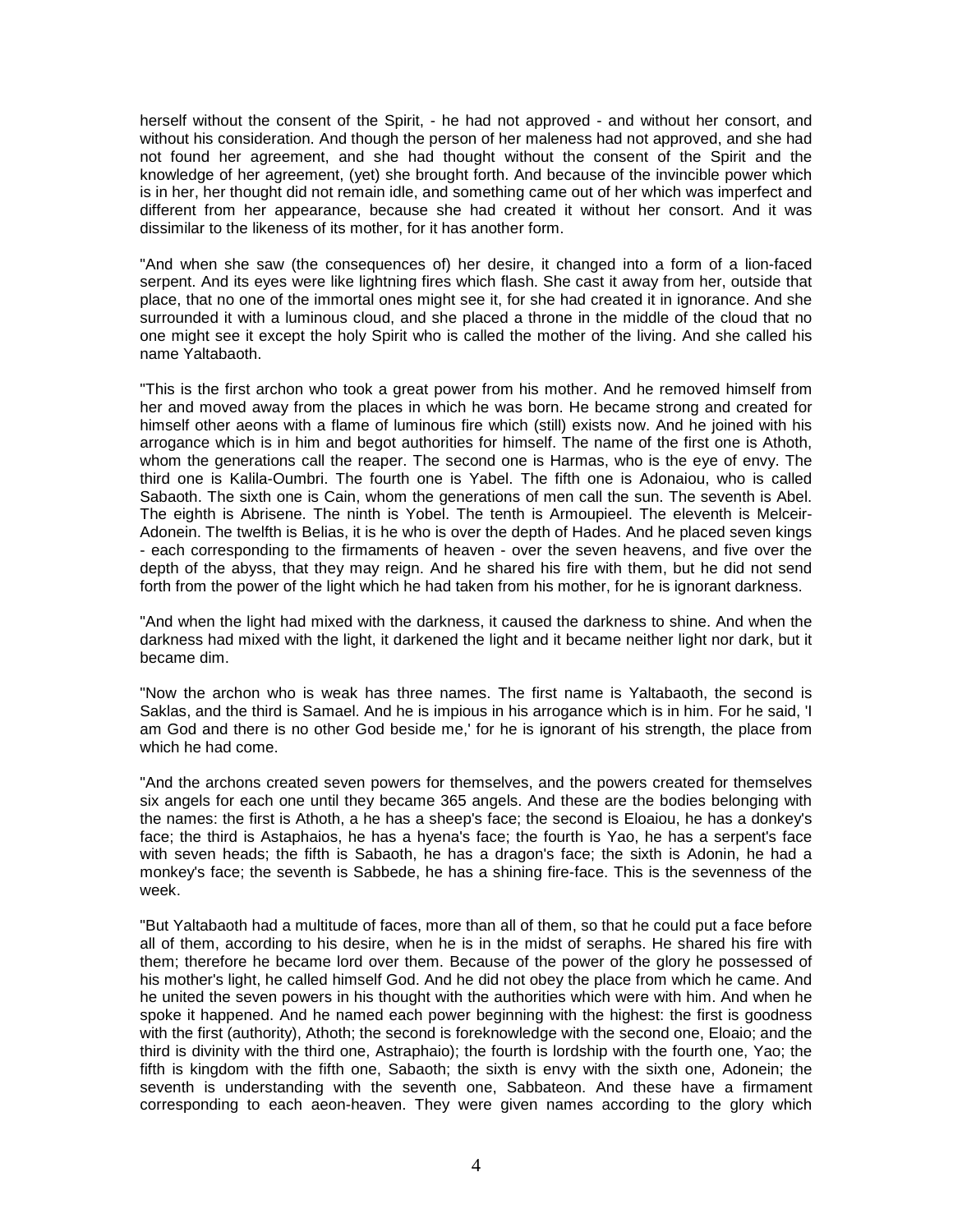belongs to heaven for the destruction of the powers. And in the names which were given to them by their Originator there was power. But the names which were given them according to the glory which belongs to heaven mean for them destruction and powerlessness. Thus they have two names.

"And having created [...] everything, he organized according to the model of the first aeons which had come into being, so that he might create them like the indestructible ones. Not because he had seen the indestructible ones, but the power in him, which he had taken from his mother, produced in him the likeness of the cosmos. And when he saw the creation which surrounds him, and the multitude of the angels around him which had come forth from him, he said to them, 'I am a jealous God, and there is no other God beside me.' But by announcing this he indicated to the angels who attended him that there exists another God. For if there were no other one, of whom would he be jealous?

"Then the mother began to move to and fro. She became aware of the deficiency when the brightness of her light diminished. And she became dark because her consort had not agreed with her."

And I said, "Lord, what does it mean that she moved to and fro?" But he smiled and said, "Do not think it is, as Moses said, 'above the waters.' No, but when she had seen the wickedness which had happened, and the theft which her son had committed, she repented. And she was overcome by forgetfulness in the darkness of ignorance and she began to be ashamed. And she did not dare to return, but she was moving about. And the moving is the going to and fro.

"And the arrogant one took a power from his mother. For he was ignorant, thinking that there existed no other except his mother alone. And when he saw the multitude of the angels which he had created, then he exalted himself above them.

"And when the mother recognized that the garment of darkness was imperfect, then she knew that her consort had not agreed with her. She repented with much weeping. And the whole pleroma heard the prayer of her repentance, and they praised on her behalf the invisible, virginal Spirit. And he consented; and when the invisible Spirit had consented, the holy Spirit poured over her from their whole pleroma. For it was not her consort who came to her, but he came to her through the pleroma in order that he might correct her deficiency. And she was taken up not to her own aeon but above her son, that she might be in the ninth until she has corrected her deficiency.

"And a voice came forth from the exalted aeon-heaven: 'The Man exists and the son of Man.' And the chief archon, Yaltabaoth, heard (it) and thought that the voice had come from his mother. And he did not know from where it came. And he taught them, the holy and perfect Mother-Father, the complete foreknowledge, the image of the invisible one who is the Father of the all (and) through whom everything came into being, the first Man. For he revealed his likeness in a human form.

"And the whole aeon of the chief archon trembled, and the foundations of the abyss shook. And of the waters which are above matter, the underside was illuminated by the appearance of his image which had been revealed. And when all the authorities and the chief archon looked, they saw the whole region of the underside which was illuminated. And through the light they saw the form of the image in the water.

"And he said to the authorities which attend him, 'Come, let us create a man according to the image of God and according to our likeness, that his image may become a light for us.' And they created by means of their respective powers in correspondence with the characteristics which were given. And each authority supplied a characteristic in the form of the image which he had seen in its natural (form). He created a being according to the likeness of the first, perfect Man. And they said, 'Let us call him Adam, that his name may become a power of light for us.'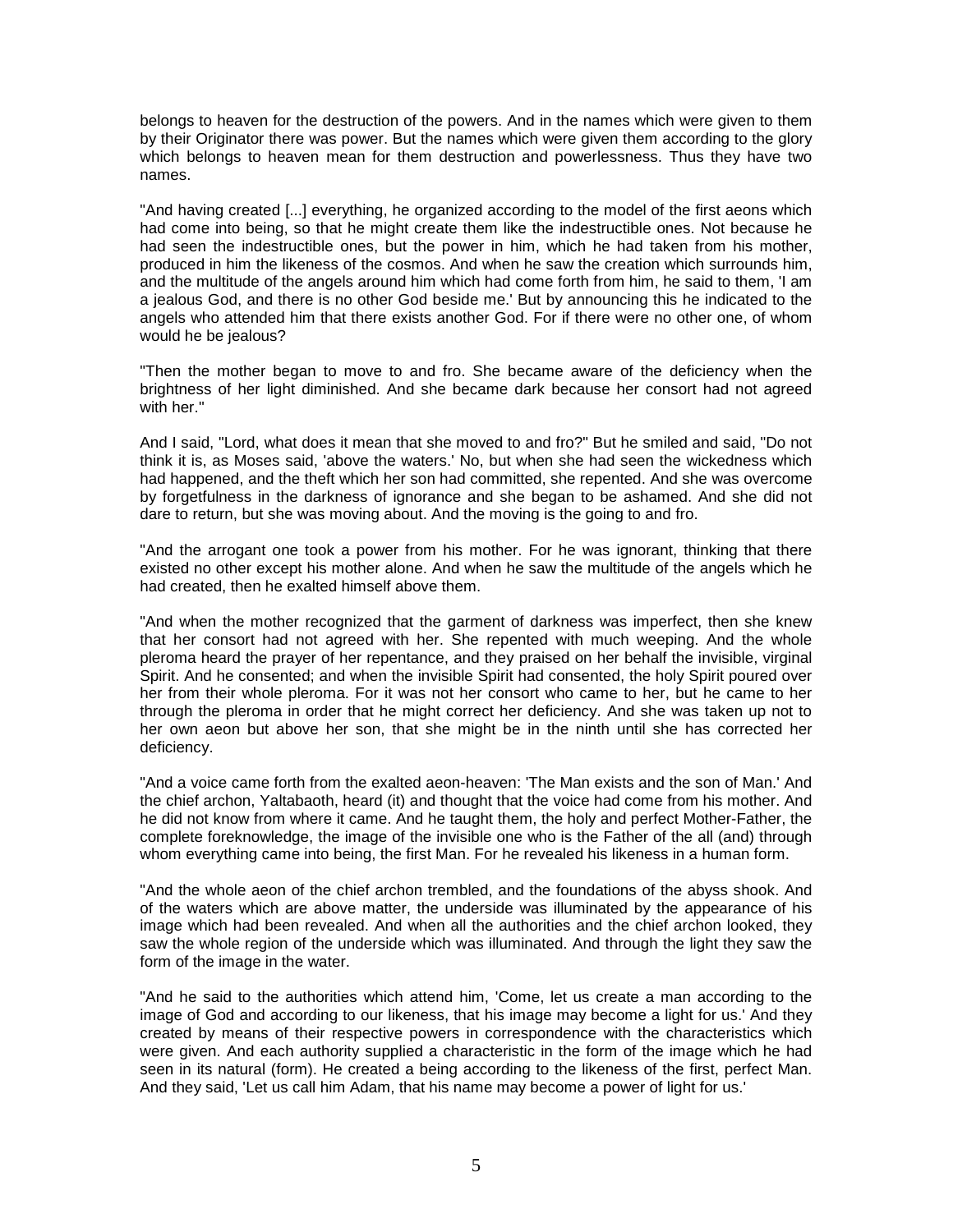"And the powers began: the first one, goodness, created a bone-soul; and the second, foreknowledge, created a sinew-soul; the third, divinity, created a flesh-soul; and the fourth, the lordship, created a marrow-soul; the fifth, kingdom created a blood-soul; the sixth, envy, created a skin-soul; the seventh, understanding, created a hair-soul. And the multitude of the angels attended him and they received from the powers the seven substances of the natural (form) in order to create the proportions of the limbs and the proportion of the rump and the proper working together of each of the parts.

"The first one began to create the head. Eteraphaope-Abron created his head; Meniggesstroeth created the brain; Asterechme (created) the right eye; Thaspomocha, the left eye; Yeronumos, the right ear; Bissoum, the left ear; Akioreim, the nose; Banen-Ephroum, the lips; Amen, the teeth; Ibikan, the molars; Basiliademe, the tonsils; Achcha, the uvula; Adaban, the neck; Chaaman, the vertebrae; Dearcho, the throat; Tebar, the right shoulder; [...], the left shoulder; Mniarcon, the right elbow; [...], the left elbow; Abitrion, the right underarm; Evanthen, the left underarm; Krys, the right hand; Beluai, the left hand; Treneu, the fingers of the right hand; Balbel, the fingers of the left hand; Kriman, the nails of the hands; Astrops, the right breast; Barroph, the left breast; Baoum, the right shoulder joint; Ararim, the left shoulder joint; Areche, the belly; Phthave, the navel; Senaphim, the abdomen; Arachethopi, the right ribs; Zabedo, the left ribs; Barias, the right hip; Phnouth the left hip; Abenlenarchei, the marrow; Chnoumeninorin, the bones; Gesole, the stomach; Agromauna, the heart; Bano, the lungs; Sostrapal, the liver; Anesimalar, the spleen; Thopithro, the intestines; Biblo, the kidneys; Roeror, the sinews; Taphreo, the spine of the body; Ipouspoboba, the veins; Bineborin, the arteries; Atoimenpsephei, theirs are the breaths which are in all the limbs; Entholleia, all the flesh; Bedouk, the right buttock (?); Arabeei, the left penis; Eilo, the testicles; Sorma, the genitals; Gorma-Kaiochlabar, the right thigh; Nebrith, the left thigh; Pserem, the kidneys of the right leg; Asaklas, the left kidney; Ormaoth, the right leg; Emenun, the left leg; Knyx, the right shin-bone; Tupelon, the left shinbone; Achiel, the right knee; Phnene, the left knee; Phiouthrom, the right foot; Boabel, its toes; Trachoun, the left foot; Phikna, its toes; Miamai, the nails of the feet; Labernioum - .

"And those who were appointed over all of these are: Zathoth, Armas, Kalila, Jabel, (Sabaoth, Cain, Abel). And those who are particularly active in the limbs (are) the head Diolimodraza, the neck Yammeax, the right shoulder Yakouib, the left shoulder Verton, the right hand Oudidi, the left one Arbao, the fingers of the right hand Lampno, the fingers of the left hand Leekaphar, the right breast Barbar, the left breast Imae, the chest Pisandriaptes, the right shoulder joint Koade, the left shoulder joint Odeor, the right ribs Asphixix, the left ribs Synogchouta, the belly Arouph, the womb Sabalo, the right thigh Charcharb, the left thigh Chthaon, all the genitals Bathinoth, the right leg Choux, the left leg Charcha, the right shin-bone Aroer, the left shin-bone Toechtha, the right knee Aol, the left knee Charaner, the right foot Bastan, its toes Archentechtha, the left foot Marephnounth, its toes Abrana.

"Seven have power over all of these: Michael, Ouriel, Asmenedas, Saphasatoel, Aarmouriam, Richram, Amiorps. And the ones who are in charge over the senses (are) Archendekta; and he who is in charge over the receptions (is) Deitharbathas; and he who is in charge over the imagination (is) Oummaa; and he who is over the composition Aachiaram, and he who is over the whole impulse Riaramnacho.

"And the origin of the demons which are in the whole body is determined to be four: heat, cold, wetness, and dryness. And the mother of all of them is matter. And he who reigns over the heat (is) Phloxopha; and he who reigns over the cold is Oroorrothos; and he who reigns over what is dry (is) Erimacho; and he who reigns over the wetness (is) Athuro. And the mother of all of these, Onorthochrasaei, stands in their midst, since she is illimitable, and she mixes with all of them. And she is truly matter, for they are nourished by her.

"The four chief demons are: Ephememphi, who belongs to pleasure, Yoko, who belongs to desire, Nenentophni, who belongs to grief, Blaomen, who belongs to fear. And the mother of them all is Aesthesis-Ouch-Epi-Ptoe. And from the four demons passions came forth. And from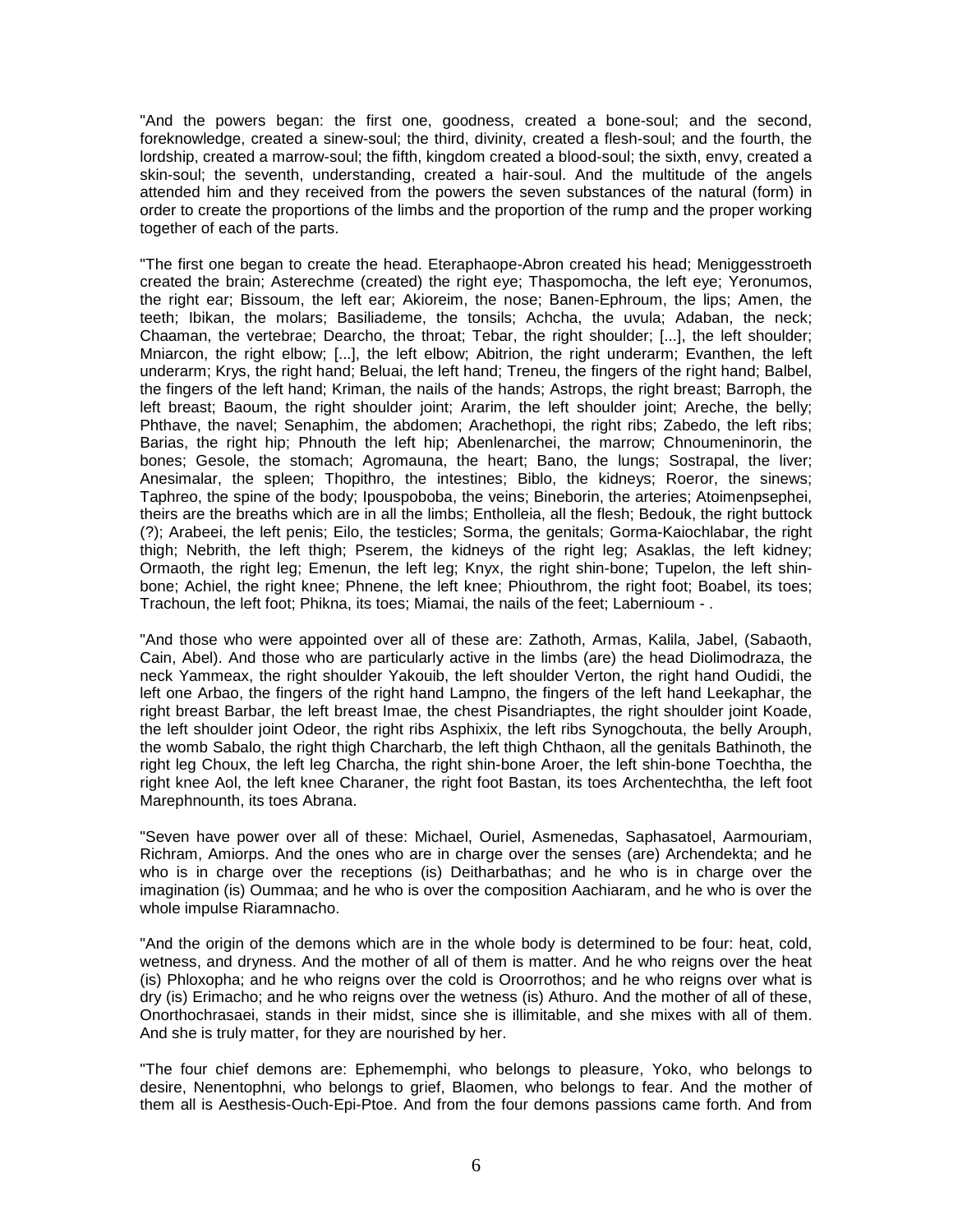grief (came) envy, jealousy, distress, trouble, pain, callousness, anxiety, mourning, etc. And from pleasure much wickedness arises, and empty pride, and similar things. And from desire (comes) anger, wrath, and bitterness, and bitter passion, and unsatedness, and similar things. And from fear (comes) dread, fawning, agony, and shame. All of these are like useful things as well as evil things. But the insight into their true (character) is Anaro, who is the head of the material soul, for it belongs with the seven senses, Ouch-Epi-Ptoe.

"This is the number of the angels: together they are 365. They all worked on it until, limb for limb, the natural and the material body was completed by them. Now there are other ones in charge over the remaining passions whom I did not mention to you. But if you wish to know them, it is written in the book of Zoroaster. And all the angels and demons worked until they had constructed the natural body. And their product was completely inactive and motionless for a long time.

"And when the mother wanted to retrieve the power which she had given to the chief archon, she petitioned the Mother-Father of the All, who is most merciful. He sent, by means of the holy decree, the five lights down upon the place of the angels of the chief archon. They advised him that they should bring forth the power of the mother. And they said to Yaltabaoth, 'Blow into his face something of your spirit and his body will arise.' And he blew into his face the spirit which is the power of his mother; he did not know (this), for he exists in ignorance. And the power of the mother went out of Yaltabaoth into the natural body, which they had fashioned after the image of the one who exists from the beginning. The body moved and gained strength, and it was luminous.

"And in that moment the rest of the powers became jealous, because he had come into being through all of them and they had given their power to the man, and his intelligence was greater than that of those who had made him, and greater than that of the chief archon. And when they recognized that he was luminous, and that he could think better than they, and that he was free from wickedness, they took him and threw him into the lowest region of all matter.

"But the blessed One, the Mother-Father, the beneficent and merciful One, had mercy on the power of the mother which had been brought forth out of the chief archon, for they (the archons) might gain power over the natural and perceptible body. And he sent, through his beneficent Spirit and his great mercy, a helper to Adam, luminous Epinoia which comes out of him, who is called Life. And she assists the whole creature, by toiling with him and by restoring him to his fullness and by teaching him about the descent of his seed (and) by teaching him about the way of ascent, (which is) the way he came down. And the luminous Epinoia was hidden in Adam, in order that the archons might not know her, but that the Epinoia might be a correction of the deficiency of the mother.

"And the man came forth because of the shadow of the light which is in him. And his thinking was superior to all those who had made him. When they looked up, they saw that his thinking was superior. And they took counsel with the whole array of archons and angels. They took fire and earth and water and mixed them together with the four fiery winds. And they wrought them together and caused a great disturbance. And they brought him (Adam) into the shadow of death, in order that they might form (him) again from earth and water and fire and the spirit which originates in matter, which is the ignorance of darkness and desire, and their counterfeit spirit. This is the tomb of the newly-formed body with which the robbers had clothed the man, the bond of forgetfulness; and he became a mortal man. This is the first one who came down, and the first separation. But the Epinoia of the light which was in him, she is the one who was to awaken his thinking.

"And the archons took him and placed him in paradise. And they said to him, 'Eat, that is at leisure,' for their luxury is bitter and their beauty is depraved. And their luxury is deception and their trees are godlessness and their fruit is deadly poison and their promise is death. And the tree of their life they had placed in the midst of paradise.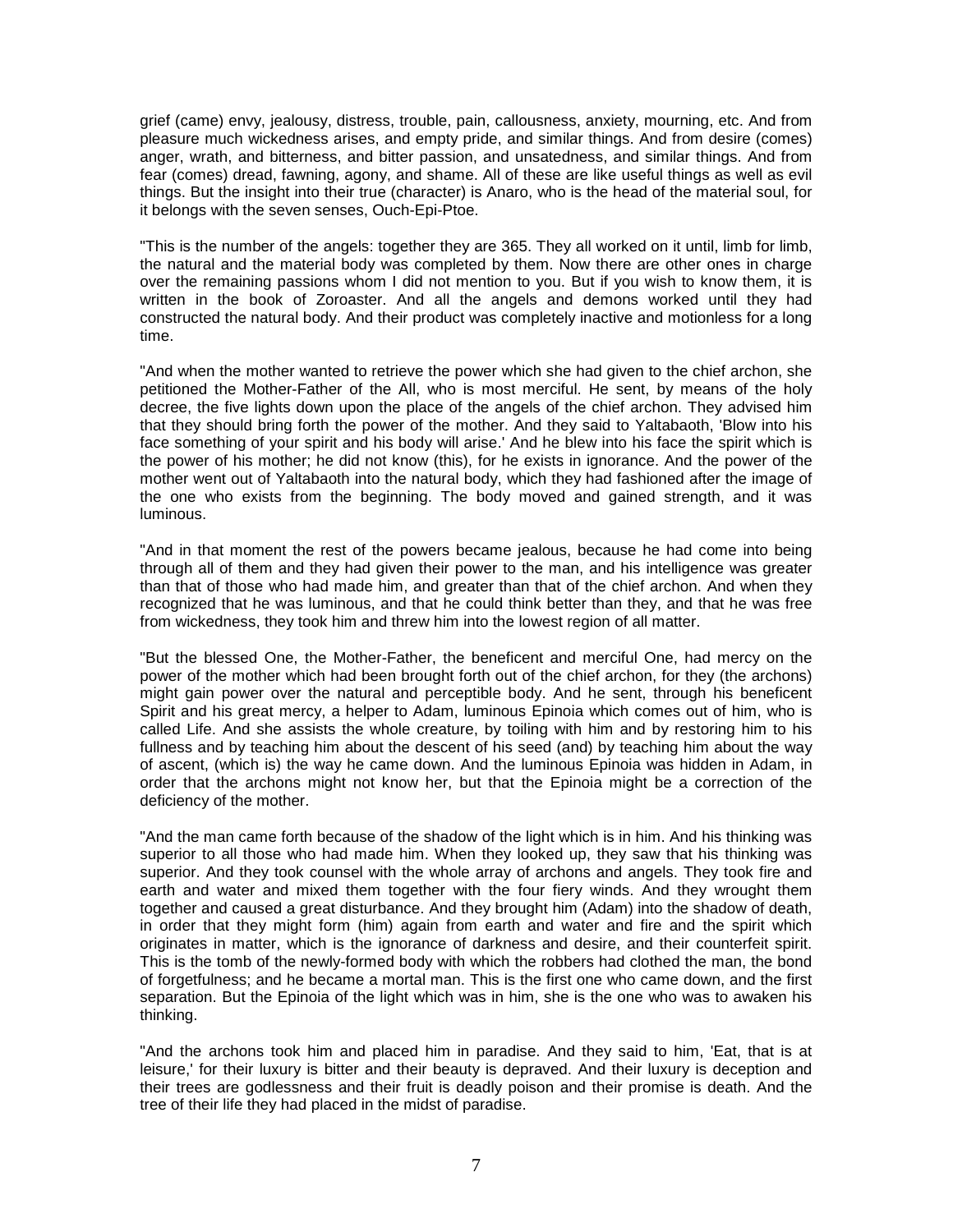"And I shall teach you (pl.) what is the mystery of their life, which is the plan which they made together, which is the likeness of their spirit. The root of this (tree) is bitter and its branches are death, its shadow is hate and deception is in its leaves, and its blossom is the ointment of evil, and its fruit is death and desire is its seed, and it sprouts in darkness. The dwelling place of those who taste from it is Hades, and the darkness is their place of rest.

"But what they call the tree of knowledge of good and evil, which is the Epinoia of the light, they stayed in front of it in order that he (Adam) might not look up to his fullness and recognize the nakedness of his shamefulness. But it was I who brought about that they ate."

And to I said to the savior, "Lord, was it not the serpent that taught Adam to eat?" The savior smiled and said, "The serpent taught them to eat from wickedness of begetting, lust, (and) destruction, that he (Adam) might be useful to him. And he (Adam) knew that he was disobedient to him (the chief archon) due to light of the Epinoia which is in him, which made him more correct in his thinking than the chief archon. And (the latter) wanted to bring about the power which he himself had given him. And he brought a forgetfulness over Adam."

And I said to the savior, "What is the forgetfulness?" And he said "It is not the way Moses wrote (and) you heard. For he said in his first book, 'He put him to sleep' (Gn 2:21), but (it was) in his perception. For also he said through the prophet, 'I will make their hearts heavy, that they may not pay attention and may not see' (Is 6:10).

"Then the Epinoia of the light hid herself in him (Adam). And the chief archon wanted to bring her out of his rib. But the Epinoia of the light cannot be grasped. Although darkness pursued her, it did not catch her. And he brought a part of his power out of him. And he made another creature, in the form of a woman, according to the likeness of the Epinoia which had appeared to him. And he brought the part which he had taken from the power of the man into the female creature, and not as Moses said, 'his rib-bone.'

"And he (Adam) saw the woman beside him. And in that moment the luminous Epinoia appeared, and she lifted the veil which lay over his mind. And he became sober from the drunkenness of darkness. And he recognized his counter-image, and he said, 'This is indeed bone of my bones and flesh of my flesh.' Therefore the man will leave his father and his mother, and he will cleave to his wife, and they will both be one flesh. For they will send him his consort, and he will leave his father and his mother ... (3 lines unreadable)

"And our sister Sophia (is) she who came down in innocence in order to rectify her deficiency. Therefore she was called Life, which is the mother of the living, by the foreknowledge of the sovereignty of heaven. And through her they have tasted the perfect Knowledge. I appeared in the form of an eagle on the tree of knowledge, which is the Epinoia from the foreknowledge of the pure light, that I might teach them and awaken them out of the depth of sleep. For they were both in a fallen state, and they recognized their nakedness. The Epinoia appeared to them as a light; she awakened their thinking.

"And when Yaltabaoth noticed that they withdrew from him, he cursed his earth. He found the woman as she was preparing herself for her husband. He was lord over her, though he did not know the mystery which had come to pass through the holy decree. And they were afraid to blame him. And he showed his angels his ignorance which is in him. And he cast them out of paradise and he clothed them in gloomy darkness. And the chief archon saw the virgin who stood by Adam, and that the luminous Epinoia of life had appeared in her. And Yaltabaoth was full of ignorance. And when the foreknowledge of the All noticed (it), she sent some and they snatched life out of Eve.

"And the chief archon seduced her and he begot in her two sons; the first and the second (are) Eloim and Yave. Eloim has a bear-face and Yave has a cat-face. The one is righteous but the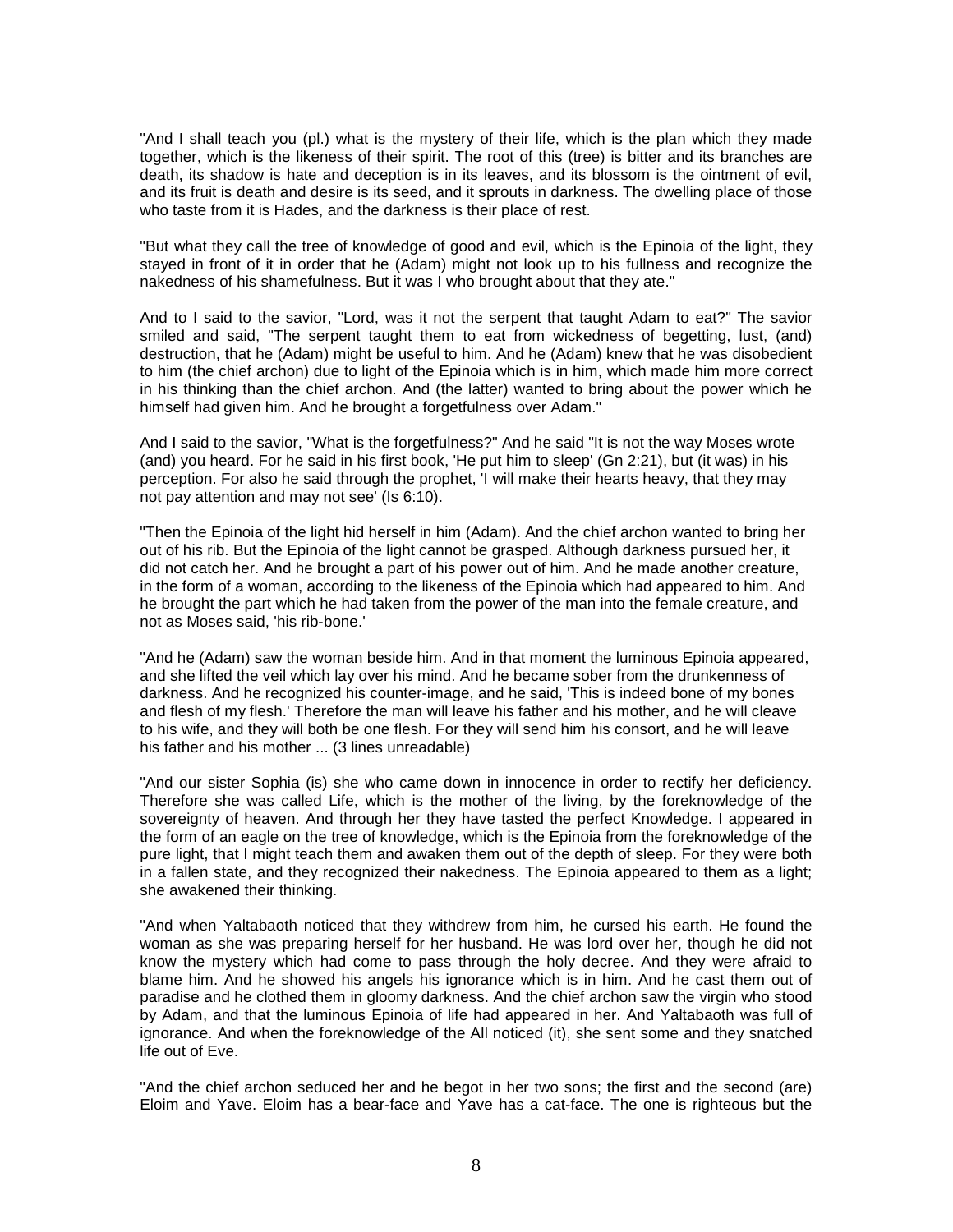other is unrighteous. (Yave is righteous but Eloim is unrighteous.) Yave he set over the fire and the wind, and Eloim he set over the water and the earth. And these he called with the names Cain and Abel with a view to deceive.

"Now up to the present day, sexual intercourse continued due to the chief archon. And he planted sexual desire in her who belongs to Adam. And he produced through intercourse the copies of the bodies, and he inspired them with his counterfeit spirit.

"And the two archons he set over principalities, so that they might rule over the tomb. And when Adam recognized the likeness of his own foreknowledge, he begot the likeness of the son of man. He called him Seth, according to the way of the race in the aeons. Likewise, the mother also sent down her spirit, which is in her likeness and a copy of those who are in the pleroma, for she will prepare a dwelling place for the aeons which will come down. And he made them drink water of forgetfulness, from the chief archon, in order that they might not know from where they came. Thus, the seed remained for a while assisting (him), in order that, when the Spirit comes forth from the holy aeons, he may raise up and heal him from the deficiency, that the whole pleroma may (again) become holy and faultless."

And I said to the savior, "Lord, will all the souls then be brought safely into the pure light?" He answered and said to me, "Great things have arisen in your mind, for it is difficult to explain them to others except to those who are from the immovable race. Those on whom the Spirit of life will descend and (with whom) he will be with the power, they will be saved and become perfect and be worthy of the greatness and be purified in that place from all wickedness and the involvements in evil. Then they have no other care than the incorruption alone, to which they direct their attention from here on, without anger or envy or jealousy or desire and greed of anything. They are not affected by anything except the state of being in the flesh alone, which they bear while looking expectantly for the time when they will be met by the receivers (of the body). Such then are worthy of the imperishable, eternal life and the calling. For they endure everything and bear up under everything, that they may finish the good fight and inherit eternal life."

I said to him, "Lord, the souls of those who did not do these works (but) on whom the power and Spirit descended, (will they be rejected?" He answered and said to me, "If) the Spirit (descended upon them), they will in any case be saved, and they will change (for the better). For the power will descend on every man, for without it no one can stand. And after they are born, then, when the Spirit of life increases and the power comes and strengthens that soul, no one can lead it astray with works of evil. But those on whom the counterfeit spirit descends are drawn by him and they go astray."

And I said, "Lord, where will the souls of these go when they have come out of their flesh?" And he smiled and said to me, "The soul in which the power will become stronger than the counterfeit spirit, is strong and it flees from evil and, through the intervention of the incorruptible one, it is saved, and it is taken up to the rest of the aeons."

And I said, "Lord, those, however, who have not known to whom they belong, where will their souls be?" And he said to me, "In those, the despicable spirit has gained strength when they went astray. And he burdens the soul and draws it to the works of evil, and he casts it down into forgetfulness. And after it comes out of (the body), it is handed over to the authorities, who came into being through the archon, and they bind it with chains and cast it into prison, and consort with it until it is liberated from the forgetfulness and acquires knowledge. And if thus it becomes perfect, it is saved."

And I said, "Lord, how can the soul become smaller and return into the nature of its mother or into man?" Then he rejoiced when I asked him this, and he said to me, "Truly, you are blessed, for you have understood! That soul is made to follow another one (fem.), since the Spirit of life is in it. It is saved through him. It is not again cast into another flesh."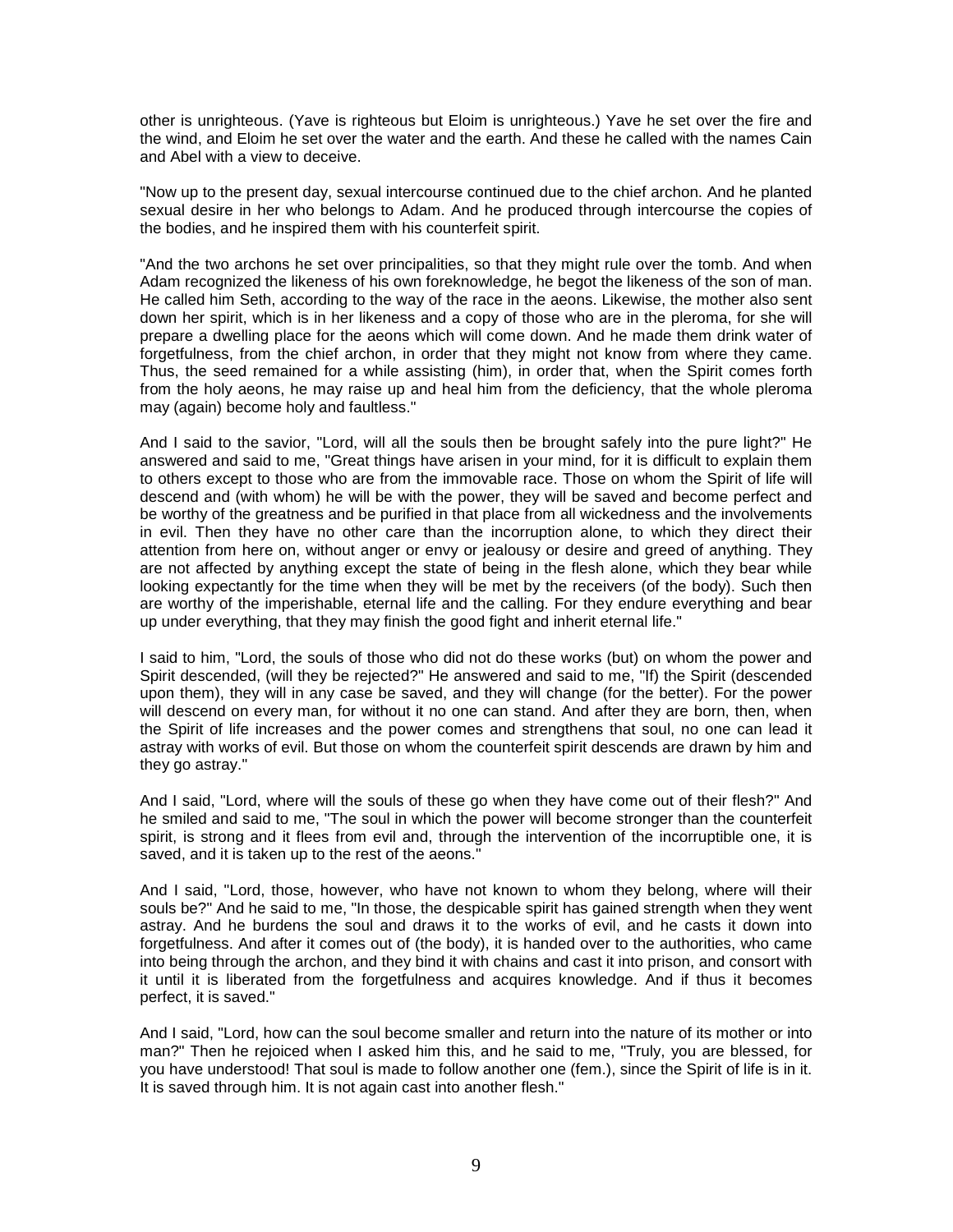And I said, "Lord, these also who did not know, but have turned away, where will their souls go?" Then he said to me, "To that place where the angels of poverty go they will be taken, the place where there is no repentance. And they will be kept for the day on which those who have blasphemed the spirit will be tortured, and they will be punished with eternal punishment."

And I said, "Lord, from where did the counterfeit spirit come?" Then he said to me, "The Mother-Father, who is rich in mercy, the holy Spirit in every way, the One who is merciful and who sympathizes with you (pl.), i.e., the Epinoia of the foreknowledge of light, he raised up the offspring of the perfect race and its thinking and the eternal light of man. When the chief archon realized that they were exalted above him in the height - and they surpass him in thinking - then he wanted to seize their thought, not knowing that they surpassed him in thinking, and that he will not be able to seize them.

"He made a plan with his authorities, which are his powers, and they committed together adultery with Sophia, and bitter fate was begotten through them, which is the last of the changeable bonds. And it is of a sort that is interchangeable. And it is harder and stronger than she with whom the gods united, and the angels and the demons and all the generations until this day. For from that fate came forth every sin and injustice and blasphemy, and the chain of forgetfulness and ignorance and every severe command, and serious sins and great fears. And thus the whole creation was made blind, in order that they may not know God, who is above all of them. And because of the chain of forgetfulness, their sins were hidden. For they are bound with measures and times and moments, since it (fate) is lord over everything.

"And he (the chief archon) repented for everything which had come into being through him. This time he planned to bring a flood upon the work of man. But the greatness of the light of the foreknowledge informed Noah, and he proclaimed (it) to all the offspring which are the sons of men. But those who were strangers to him did not listen to him. It is not as Moses said, 'They hid themselves in an ark' (Gn 7: 7), but they hid themselves in a place, not only Noah, but also many other people from the immovable race. They went into a place and hid themselves in a luminous cloud. And he (Noah) recognized his authority, and she who belongs to the light was with him, having shone on them because he (the chief archon) had brought darkness upon the whole earth.

"And he made a plan with his powers. He sent his angels to the daughters of men, that they might take some of them for themselves and raise offspring for their enjoyment. And at first they did not succeed. When they had no success, they gathered together again and they made a plan together. They created a counterfeit spirit, who resembles the Spirit who had descended, so as to pollute the souls through it. And the angels changed themselves in their likeness into the likeness of their mates (the daughters of men), filling them with the spirit of darkness, which they had mixed for them, and with evil. They brought gold and silver and a gift and copper and iron and metal and all kinds of things. And they steered the people who had followed them into great troubles, by leading them astray with many deceptions. They (the people) became old without having enjoyment. They died, not having found truth and without knowing the God of truth. And thus the whole creation became enslaved forever, from the foundation of the world until now. And they took women and begot children out of the darkness according to the likeness of their spirit. And they closed their hearts, and they hardened themselves through the hardness of the counterfeit spirit until now.

"I, therefore, the perfect Pronoia of the all, changed myself into my seed, for I existed first, going on every road. For I am the richness of the light; I am the remembrance of the pleroma.

"And I went into the realm of darkness and I endured till I entered the middle of the prison. And the foundations of chaos shook. And I hid myself from them because of their wickedness, and they did not recognize me.

"Again I returned for the second time, and I went about. I came forth from those who belong to the light, which is I, the remembrance of the Pronoia. I entered into the midst of darkness and the